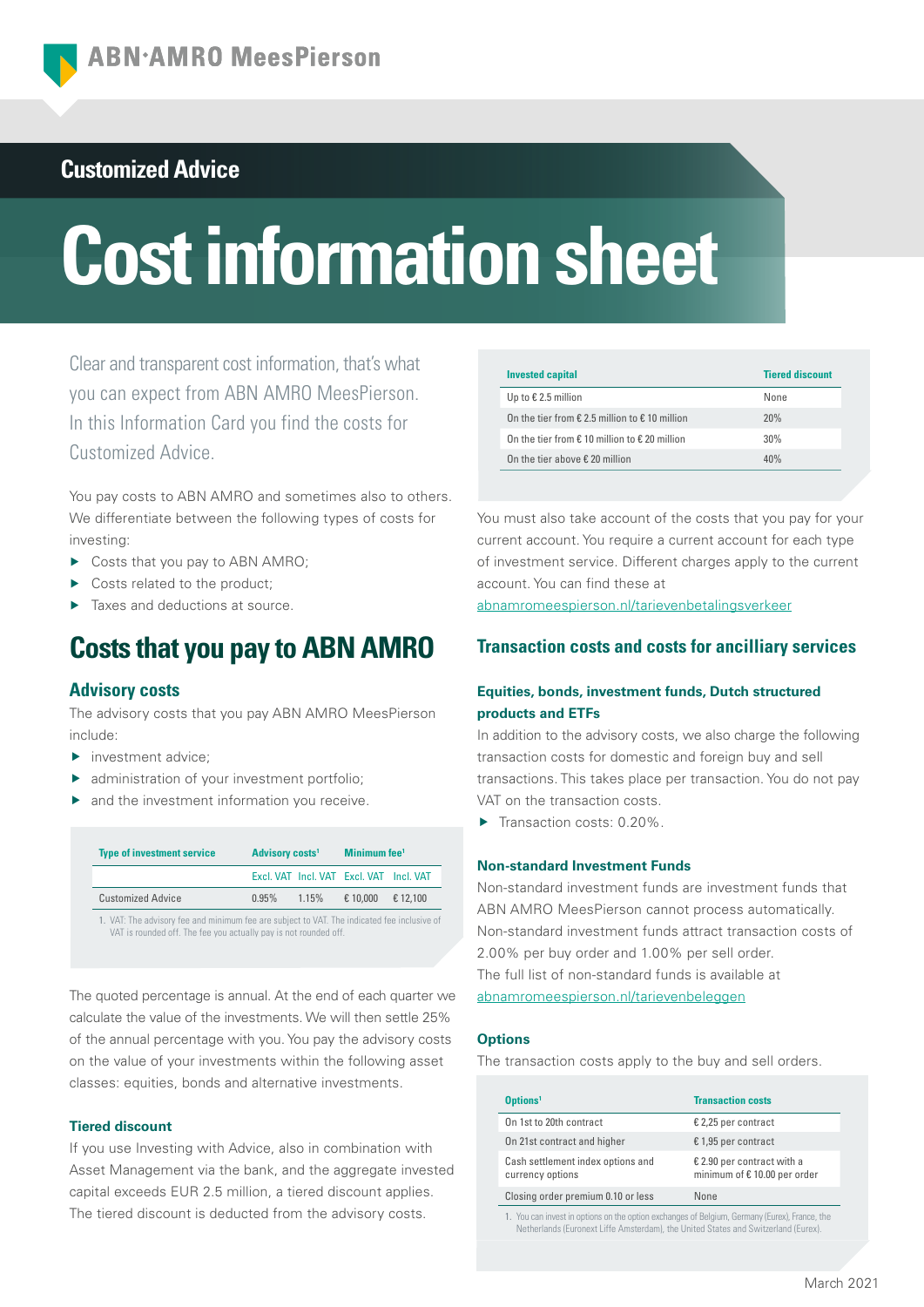#### **Turbos**

The transaction costs apply to the buy and sell orders. Stoploss transactions are processed free of charge.

|               | <b>Transaction costs</b>                  |
|---------------|-------------------------------------------|
| <b>Turbos</b> | € 4.00 + 0.04% (max. € 150.00 per order). |

#### **Orders in foreign currencies**

If you place an order to buy or sell an investment product in another currency, we will convert the order amount into euros. We do so using the middle price at the time of conversion. In addition, you pay a percentage depending on the currency.

This includes the costs that ABN AMRO incurs to hedge and convert the foreign currency. You can find more information about the calculation and the key charges at [abnamromeespierson.nl/ordervreemdevaluta](https://www.abnamro.nl/nl/prive/beleggen/service/beleggingsorders/voorbeeld.html)

## **Administrative services**

Examples include:

- ▶ Costs for back-office services provided on your instructions, such as delivering investment products to another bank.
- ▶ Costs for the reinvestment of dividends if you take part in a reinvestment plan (DRIP).

These costs are specified on your investment invoice. You can find more information on all other types of costs at [abnamromeespierson.nl/tarievenbeleggen](https://www.abnamro.nl/nl/privatebanking/beleggen/tarieven.html)

#### **Switching at the expense of ABN AMRO MeesPierson**

Want to transfer your investments to ABN AMRO MeesPierson? Then use our Investment Switch Service. It's very simple. We take care of the transfer and will refund the costs charged by your old bank up to a maximum of  $\epsilon$  1,500, including VAT, per 12 months. Go to [abnamromeespierson.](https://www.abnamro.nl/nl/prive/beleggen/service/overstapservice-beleggen/index.html?pos=vku_overstapservicebeleggen) [nl/overstapservicebeleggen](https://www.abnamro.nl/nl/prive/beleggen/service/overstapservice-beleggen/index.html?pos=vku_overstapservicebeleggen) for more information.

# **Costs that you pay to others**

## **Costs related to the product (product costs)**

#### **Product costs**

Do you invest in investment funds? In that case you pay, in addition to the advisory costs and transaction costs, the costs that the investment fund charges for the management of that fund. These costs are not paid separately, but are already included by the fund manager in the price of the relevant profile fund. These costs consist of:

- Management fees.
- $\blacktriangleright$  Transaction costs within the investment fund itself.
- Administration fees, service charges, marketing expenses and other similar expenses.
- Swing pricing. These are fees that the fund manager can charge when investors enter and exit the fund. Also known as subscription and redemption fee or anti-dilution levy.
- $\blacktriangleright$  Extra expenses such as the accountancy fee, legal fees and other operating expenses.
- Tax. Tax is payable on most foreign investment funds. The best-known tax is the 'taxe d'abonnement' if you invest in Luxembourg-domiciled investment funds. At ABN AMRO you can invest in all sorts of investment funds of different providers. Many of these investment funds are Luxembourgdomiciled investment funds.

More information can be found under the heading 'Inzicht in uw beleggingskosten' (Insight in your investment costs) at [abnamromeespierson.nl/tarievenbeleggen](https://www.abnamro.nl/nl/privatebanking/beleggen/tarieven.html)

The ongoing charges are set out in the Key Investor Information Document (KIID) of the investment fund. You can find the KIID at [abnamromeespierson.nl/fondsen](https://www.abnamro.nl/nl/prive/beleggen/koersinformatie/beleggingsfondsen.html) in the product information of the investment funds.

#### **Taxes and deductions at source**

#### **Foreign taxes**

Transactions conducted outside the Netherlands may be subject to tax. We will include this tax directly in your order. We will then pay the tax to the foreign tax authority. National taxes on the purchase or receipt of investment products currently include:

- ▶ United Kingdom: 0.50% stamp duty.
- $\blacktriangleright$  Ireland: 1.00% stamp duty.
- France and French companies: 0.30% financial transaction tax (FTT).
- $\blacktriangleright$  Italy and Italian companies: 0.10% financial transaction tax (FTT).
- Spain and Spanish companies: 0.20% financial transaction tax' (FTT).

#### **Costs and returns**

Your investments are subject to costs. These reduce your return. Investing also involves taking risks. You should therefore carefully consider whether investing is (still) appropriate for you or whether savings would be a better option for you.

You will find more information on investing and the risks of investing with ABN AMRO MeesPierson at [abnamromeespierson.nl/voorwaardenbeleggen](https://www.abnamro.nl/nl/prive/beleggen/voorwaarden.html?pos=vku_voorwaardenbeleggen) in the General Investment Conditions.

[abnamromeespierson.nl](https://www.abnamro.nl/nl/privatebanking/index.html?pos=vku_abnamromeespierson) | [financialfocus.nl](https://financialfocus.abnamro.nl/) <sup>2</sup>